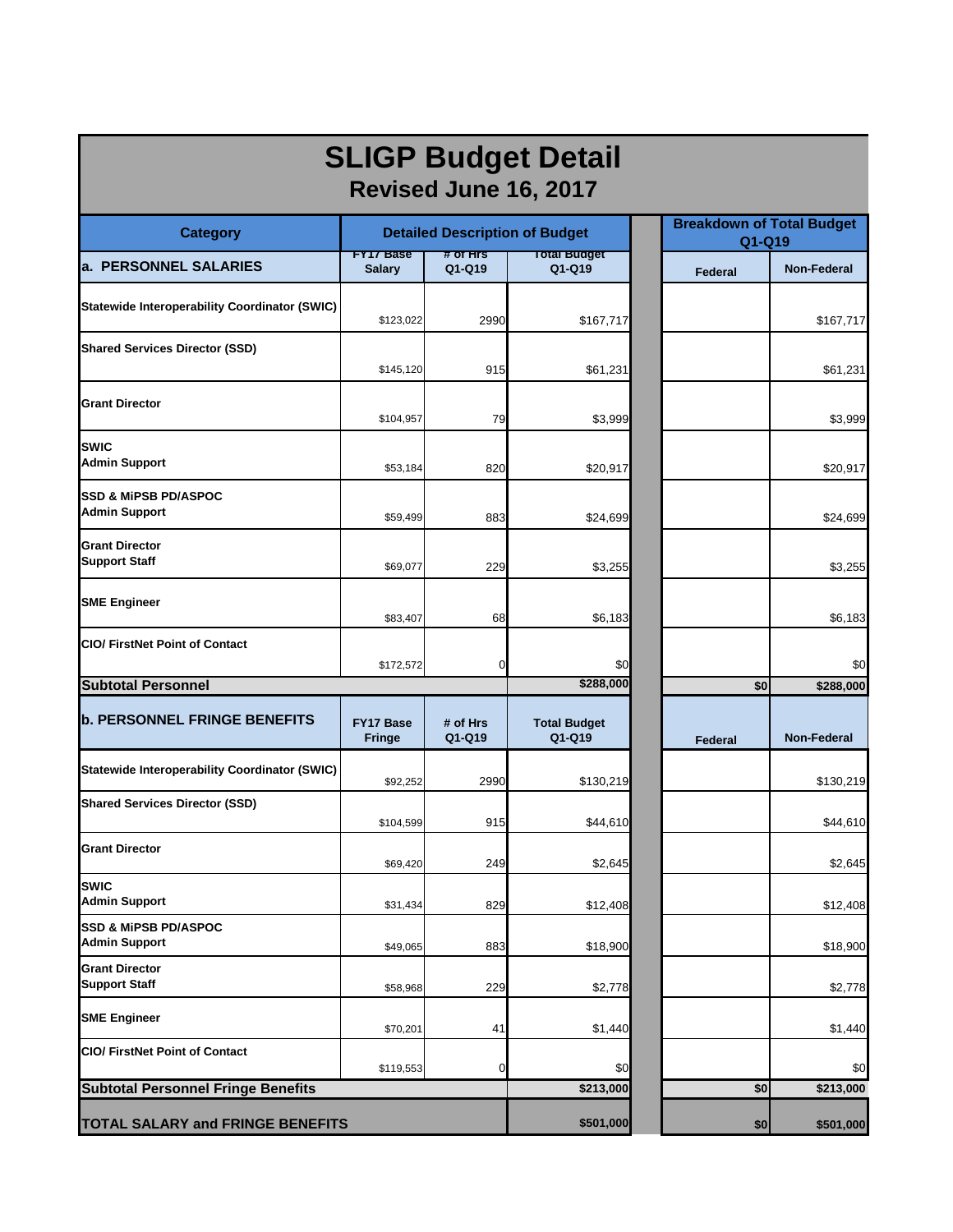|                                                                                                                                                                  |                                              |                   | <b>Total Budget</b>          |                    |                    |
|------------------------------------------------------------------------------------------------------------------------------------------------------------------|----------------------------------------------|-------------------|------------------------------|--------------------|--------------------|
| <b>c. TRAVEL</b>                                                                                                                                                 |                                              |                   | Q1-Q19                       | <b>Federal</b>     | <b>Non-Federal</b> |
| <b>Current Spend thru Q15</b>                                                                                                                                    |                                              |                   | \$56,841.00                  | \$53,875.00        | \$2,966.00         |
| MI Interop Conf 8 @ \$500<br>IWCE 2 @ \$3,500<br>APCO Broadband 2 @ \$1,750<br>SPOC (Spring) 5 @ \$2,000<br>APCO Annual 3 @ \$3,300<br>SPOC (Fall) 2 @ \$2,000   |                                              |                   |                              |                    |                    |
| IACP 1 @ \$3,325                                                                                                                                                 |                                              |                   | \$43,225.00                  | \$43,225.00        |                    |
| <b>TOTAL TRAVEL</b>                                                                                                                                              |                                              |                   | \$100,066.00                 | \$97,100.00        | \$2,966.00         |
| d. EQUIPMENT                                                                                                                                                     |                                              |                   | \$0                          | Federal            | <b>Non-Federal</b> |
| N/A                                                                                                                                                              |                                              |                   | \$0                          | \$0                |                    |
| <b>TOTAL EQUIPMENT</b>                                                                                                                                           |                                              |                   |                              | \$0                | \$0                |
| e. SUPPLIES                                                                                                                                                      | <b>Unit Cost</b>                             | Quantity          | <b>Total Budget</b><br>Q1-19 | Federal            | <b>Non-Federal</b> |
| <b>Portable Projectors (3)</b><br><b>LTE Devices</b>                                                                                                             | (2) @ \$841<br>(1) @ \$541                   | 3                 | \$2,223<br>\$150             | \$2,223<br>\$150   |                    |
| <b>Office Supplies</b>                                                                                                                                           | (1) @ \$150                                  |                   | \$4,029                      | \$129              | \$3,900            |
| Tablets (5)<br>(1) SLIGP PM, (1) Outreach Staff 1 and (1) Outreach<br>Staff 2. (2) were lifecycle refreshed after 3 years<br>totaling (5) tablets<br>Laptops (1) | (3) @ \$1950<br>(2) @ \$1628<br>(1) @ \$2346 | 5<br>$\mathbf{1}$ | \$9,102<br>\$2,346           | \$9,102<br>\$2,346 |                    |
| <b>TOTAL SUPPLIES</b>                                                                                                                                            |                                              |                   | \$17,850                     | \$13,950           | \$3,900            |
|                                                                                                                                                                  |                                              |                   | <b>Total Budget</b>          |                    |                    |
| f. CONTRACTUAL                                                                                                                                                   |                                              |                   | Q1-Q19                       | <b>Federal</b>     | <b>Non-Federal</b> |
| <b>DTMB Consulting Services</b>                                                                                                                                  |                                              |                   |                              |                    |                    |
| <b>SLIGP Program Director</b>                                                                                                                                    |                                              |                   | \$569,624                    | \$569,624          |                    |
| <b>Outreach Support Staff - 1</b>                                                                                                                                |                                              |                   | \$242,010                    | \$242,010          |                    |
| <b>Outreach Support Staff - 2</b>                                                                                                                                |                                              |                   | \$152,015                    | \$152,015          |                    |
| <b>Outreach Support Staff - 3</b>                                                                                                                                |                                              |                   | \$261,335                    | \$261,335          |                    |
| <b>Budget &amp; Procurement Analyst</b>                                                                                                                          |                                              |                   | \$27,554                     | \$27,554           |                    |
| <b>General Program Support Services -</b><br><b>Technical</b>                                                                                                    |                                              |                   | \$35,755                     | \$35,755           |                    |
| <b>General Program Support Services - GIS</b>                                                                                                                    |                                              |                   | \$36,684                     | \$36,684           |                    |
| <b>Subtotal DTMB Consulting Services</b>                                                                                                                         |                                              |                   | \$1,324,977                  | \$1,324,977        | \$0                |
| <b>External Contracted Services</b>                                                                                                                              |                                              |                   |                              |                    |                    |
| <b>Consulting Services - BearCom</b>                                                                                                                             |                                              |                   | \$1,479,404                  | \$1,304,404        | \$175,000          |
| <b>Consulting Services - AIC</b>                                                                                                                                 |                                              |                   | \$123,455                    | \$123,455          |                    |
| <b>Consulting Services - Cynergize</b>                                                                                                                           |                                              |                   | \$127,300                    | \$118,420          | \$8,880            |
| <b>Contracted Services - MSU</b>                                                                                                                                 |                                              |                   | \$2,500                      | \$2,500            |                    |
| <b>Subtotal External Contracted Services</b>                                                                                                                     |                                              |                   | \$1,732,659                  | \$1,548,779        | \$183,880          |
| <b>TOTAL CONTRACTUAL</b>                                                                                                                                         |                                              |                   | \$3,057,636                  | \$2,873,756        | \$183,880          |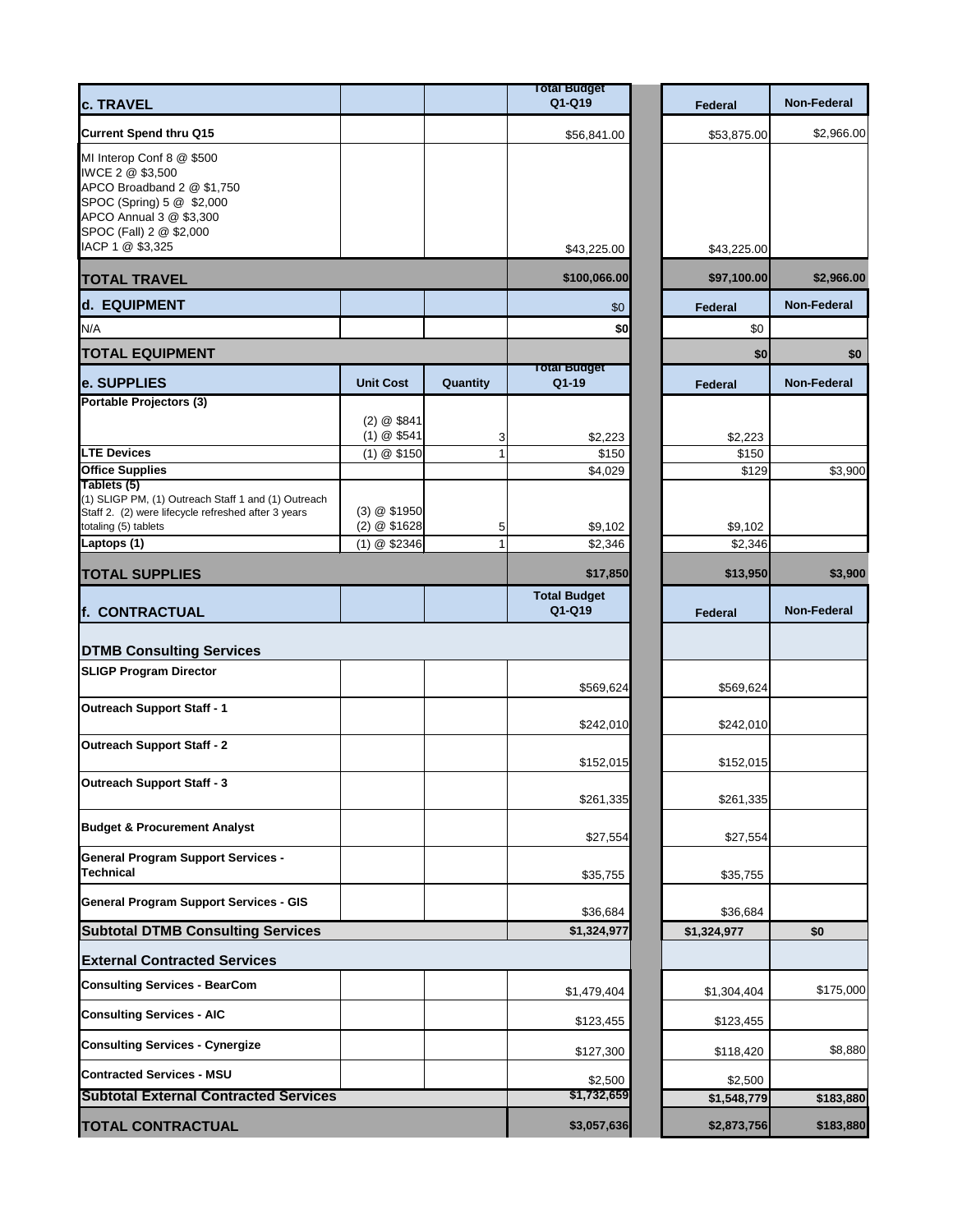| g. CONSTRUCTION                                                                                                                                                                                          |    | <b>Total Budget</b><br>Q1-Q19 | <b>Federal</b> | <b>Non-Federal</b> |
|----------------------------------------------------------------------------------------------------------------------------------------------------------------------------------------------------------|----|-------------------------------|----------------|--------------------|
| N/A                                                                                                                                                                                                      |    | \$0                           | \$0            | \$0                |
| <b>TOTAL CONSTRUCTION</b>                                                                                                                                                                                |    | \$0                           | \$0            | \$0                |
| h. OTHER                                                                                                                                                                                                 |    | <b>Total Budget</b><br>Q1-Q19 | <b>Federal</b> | <b>Non-Federal</b> |
| <b>Monthly Charges for 4G LTE Devices</b>                                                                                                                                                                | 47 | \$7,542                       | \$6,747        | \$795              |
| <b>Conference Call / Webinar Hosting Service</b>                                                                                                                                                         | 25 | \$4,541                       | \$4,541        |                    |
| <b>Annual IT Support</b>                                                                                                                                                                                 |    | \$42,905                      |                | \$42,905           |
| <b>Outreach Video</b>                                                                                                                                                                                    |    | \$10,000                      | \$10,000       |                    |
| <b>Conference and Outreach Expenses</b><br>FirstNet Consultation Meeting (MSU) \$2,525<br>MI Interop Conference (4) \$27,812<br>MiPSB Regional Workshops (8) \$6,586<br>MiPSB Workgroup Meetings \$4,000 |    | \$40,923                      | \$40,923       |                    |
| <b>MIPSB Workgroup Members Time/Travel</b>                                                                                                                                                               |    | \$26,304                      |                | \$26,304           |
| <b>TOTAL OTHER</b>                                                                                                                                                                                       |    | \$132,215                     | \$62,211       | \$70,004.00        |
| <b>BUDGET TOTALS</b>                                                                                                                                                                                     |    | \$3,808,767                   | \$3,047,017    | \$761,750          |

\$300,000 \$75,824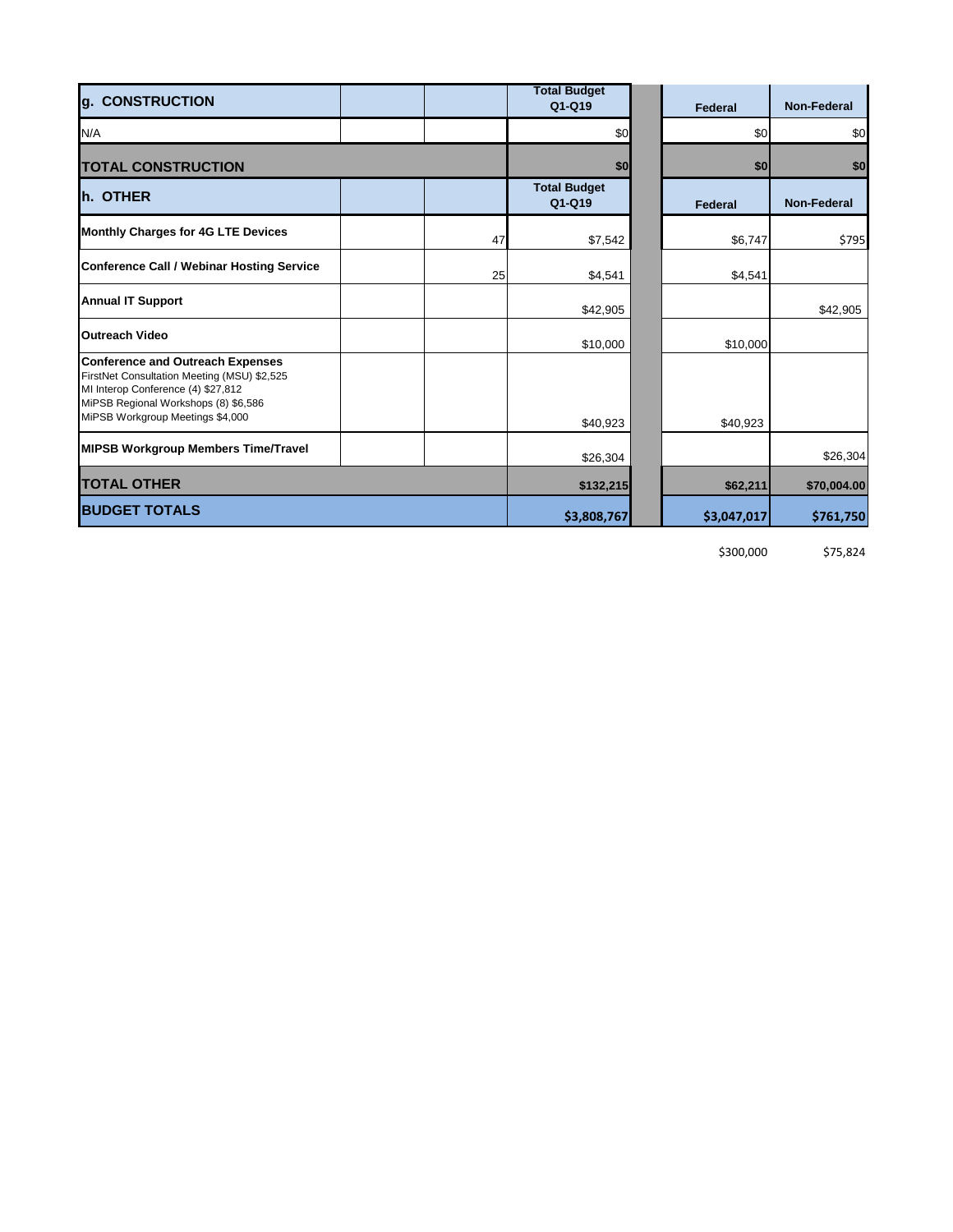

**BTATE OF MICHIGAN**<br>
MICHIGAN'S PUBLIC SAFETY BROADBAND PROGRAM

LANSING



*NTIA Funding Opportunity: 2013-NTIA-SLIGP-01 State and Local Implementation Grant Program(SLIGP) Michigan Public Safety Broadband Program Department of Technology, Management and Budget*

# *Detailed Budget Justification- Revised June 16, 2017*

# **A. PERSONNEL SALARIES**

| Federal:     | - 0 -     |
|--------------|-----------|
| Non-Federal: | \$288,000 |
| Total:       | \$288,000 |

### *Statewide Interoperability Coordinator (SWIC)*

The SWIC will support the Michigan's Public Safety Broadband (MiPSB) Program Director and State Point of Contact (SPOC) for consultation with FirstNet, and will work to expand the State's governance structure. The budgeted costs are only for the duties associated with public safety broadband and the SLIGP grant, not the additional land mobile radio and general interoperable communication duties of the SWIC.

The salary of the SWIC has been calculated at the actual cost over the grant performance period through Q15, and projected at the FY17 base salary for the remainder of the grant performance period.

The total cost of the SWIC is \$167,717 in Non-Federal match funds over the grant performance period.

### *Shared Services Director (SSD)*

The SSD will supervise the SWIC and the MiPSB Program Director's activities and provide support for clearing roadblocks and management interactions between various functions of the program. The SSD reviews and authorized purchases, travel requests, program changes, and performance measures relating to SLIGP and the MiPSB Program. As a direct report to the SPOC, the SSD will be the primary point of contact for escalation of issues and requests relating to resources, budget allocations, and program changes.

The budgeted cost are only for duties associated with public safety broadband and the SLIGP grant and do not include additional day-to-day responsibilities of the SSD. The salary of the SWIC has been calculated at the actual cost over the grant performance period through Q15, and projected at the FY17 base salary for the remainder of the grant performance period.

The total cost of the SSC is \$61,231 in Non-Federal match funds over the grant performance period.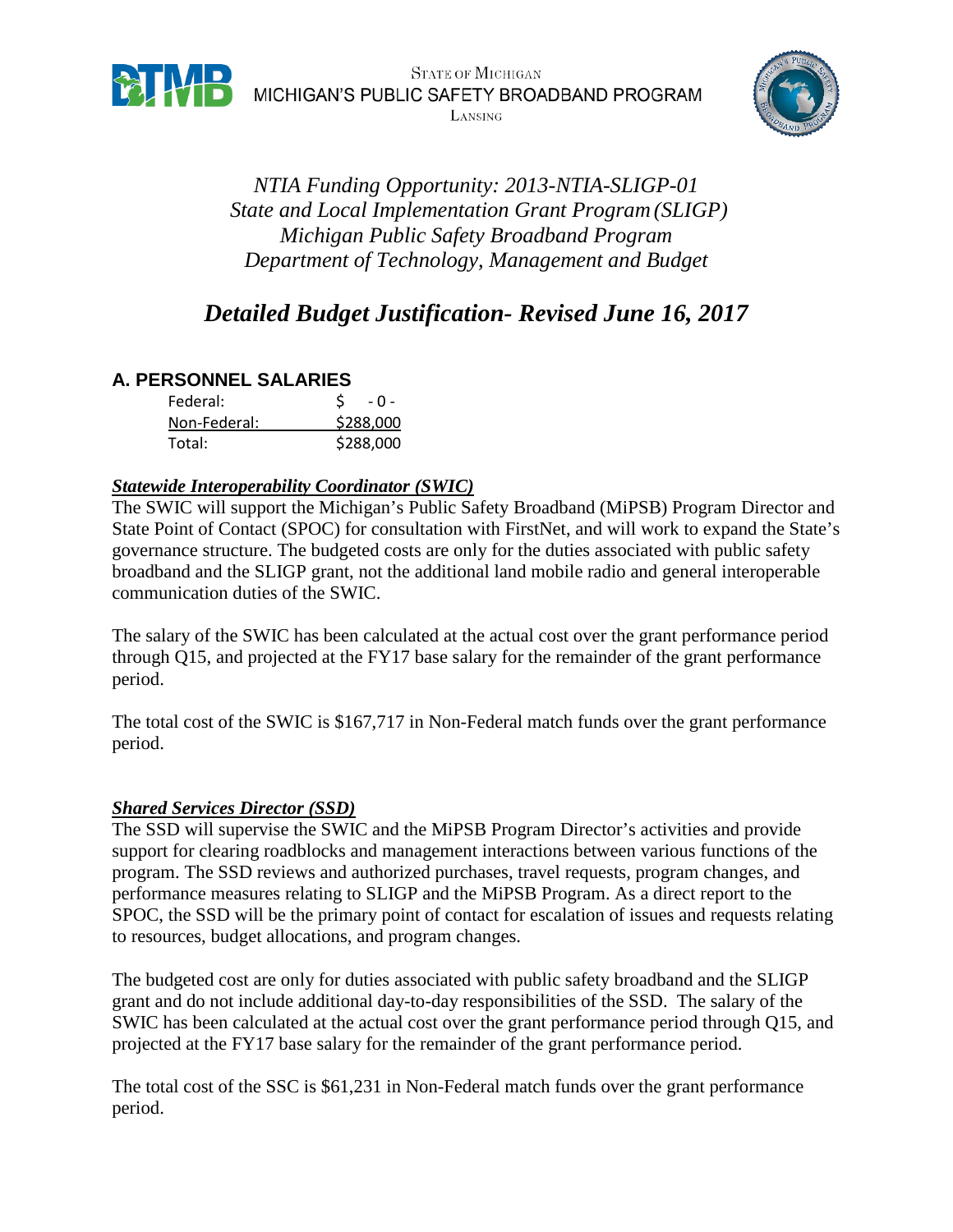#### *Grant Director*

The Grant Director will provide administration and coordination for NTIA grant management support, including authorizing budget development, approving SLIGP activities / project plans and authorizing the submission of the progress reports, and filing required grant documents. This role does not include overall program management functions.

The budgeted cost are only for duties associated with public safety broadband supporting the SLIGP grant and does not include non-grant related activities. The salary of the Grant Director has been calculated at the actual cost over the grant performance period through Q15, and projected at the FY17 base salary for the remainder of the grant performance period.

The total cost of the Grant Director is \$3,999 in Non-Federal match funds over the grant performance period.

#### *Administrative Support Staff Team (3)*

The day to day project administrative support activities will be assigned to three administrative support staffers. This team will perform a variety of program functions, including managing schedules for meetings, travel, and deadlines, time keeping and payroll activities, making travel arrangements, tracking travel cost and reimbursements, organizing and ordering office supplies, tracking SLIGP related costs such as conference call services, monthly cellular bills, and attending meetings relating to MiPSB to support the SWIC, SDD and MiPSB Program Director/ASPOC, and Grant Director.

The total cost of the Administrative Support Staff Team is \$48,870 in Non-Federal match funds over the grant performance period.

*SWIC Admin Support:* This position supports the SWIC and the Michigan Public Safety Communications Interoperability Board (Michigan's Interoperability Governance Board). The budgeted cost are only for duties associated with public safety broadband and the SLIGP grant and do not include additional day-to-day responsibilities of the SWIC Admin Support. The salary of the SWIC Admin Support has been calculated at the actual cost over the grant performance period through Q15, and projected at the FY17 base salary for the remainder of the grant performance period. This results in an amount of \$20,917 over the total grant performance period.

*SDD and MiPSB Program Director/Alternate SPOC:* This position supports the SDD and MiPSB Program Director (PD)/Alternate SPOC (ASPOC). The budgeted cost are only for duties associated with public safety broadband and the SLIGP grant and do not include additional day-to-day responsibilities of the SDD and MiPSB PD/ASPOC Admin Support. The salary of the SDD & MiPSB PD/ASPOC Admin Support has been calculated at the actual cost over the grant performance period through Q15, and projected at the FY17 base salary for the remainder of the grant performance period. This results in an amount of \$24,699 over the total grant performance period.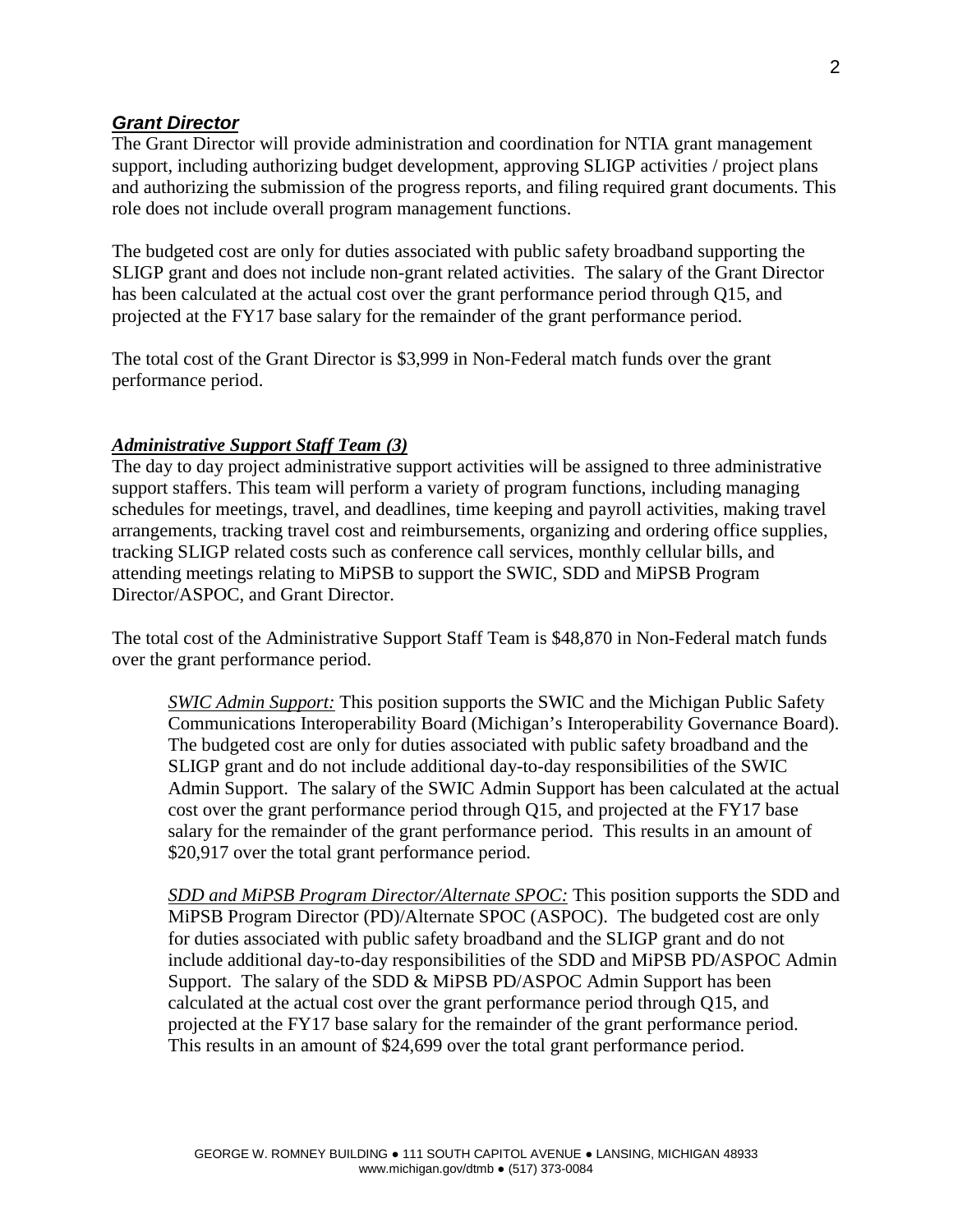*Grant Director Support Staff*: This position supports the Grant Director. The budgeted cost are only for duties associated with public safety broadband and the SLIGP grant and do not include additional day-to-day responsibilities of the Grant Director. The salary of the Grant Director Support Staff has been calculated at the actual cost over the grant performance period through Q15, and projected at the FY17 base salary for the remainder of the grant performance period. This results in an amount of \$3,255 over the total grant performance period.

### *Subject Matter Expert Engineer*

This position provides subject matter expertise to the program. The budgeted cost are only for duties associated with public safety broadband and the SLIGP grant and do not include additional day-to-day responsibilities of the position. The salary of the Subject Matter Expert Engineer has been calculated at the actual cost over the grant performance period through Q15, and projected at the FY17 base salary for the remainder of the grant performance period.

The total cost of the Subject Matter Expert Engineer is \$6,183 in Non-Federal match funds over the grant performance period.

#### *FirstNet Single Point of Contact (SPOC) and Chief Information Officer (CIO) - Optional*

As a cabinet member, the SPOC/CIO will be responsible for keeping the Governor's office informed on the SLIGP program. The SPOC/CIO will be the primary point of contact for consultation with FirstNet and will oversee the expansion of the State's governance structure. The SPOC/CIO will be the primary advisor to the Governor's office for the State Plan decision recommendations. The salary of the SPOC/CIO is not included in the total budget. If it is required at a later date, a budget modification will be requested.

### **B. PERSONNEL FRINGE BENEFITS**

| Federal:     | \$0.00    |
|--------------|-----------|
| Non-Federal: | \$213,000 |
| Total:       | \$213,000 |

All fringe benefits for the positions identified in *Section a. Personnel Salaries* include FICA, unemployment, insurance, and retirement benefits. The allocation of fringe benefits has been calculated against the portion of their time associated with public safety broadband and the SLIGP grant. Please reference the Detailed Budget Spreadsheet for information on each position and the allocation of their time to SLIGP activities.

The total cost of Personnel Fringe Benefits is \$213,000 in Non-Federal match funds over the grant performance period.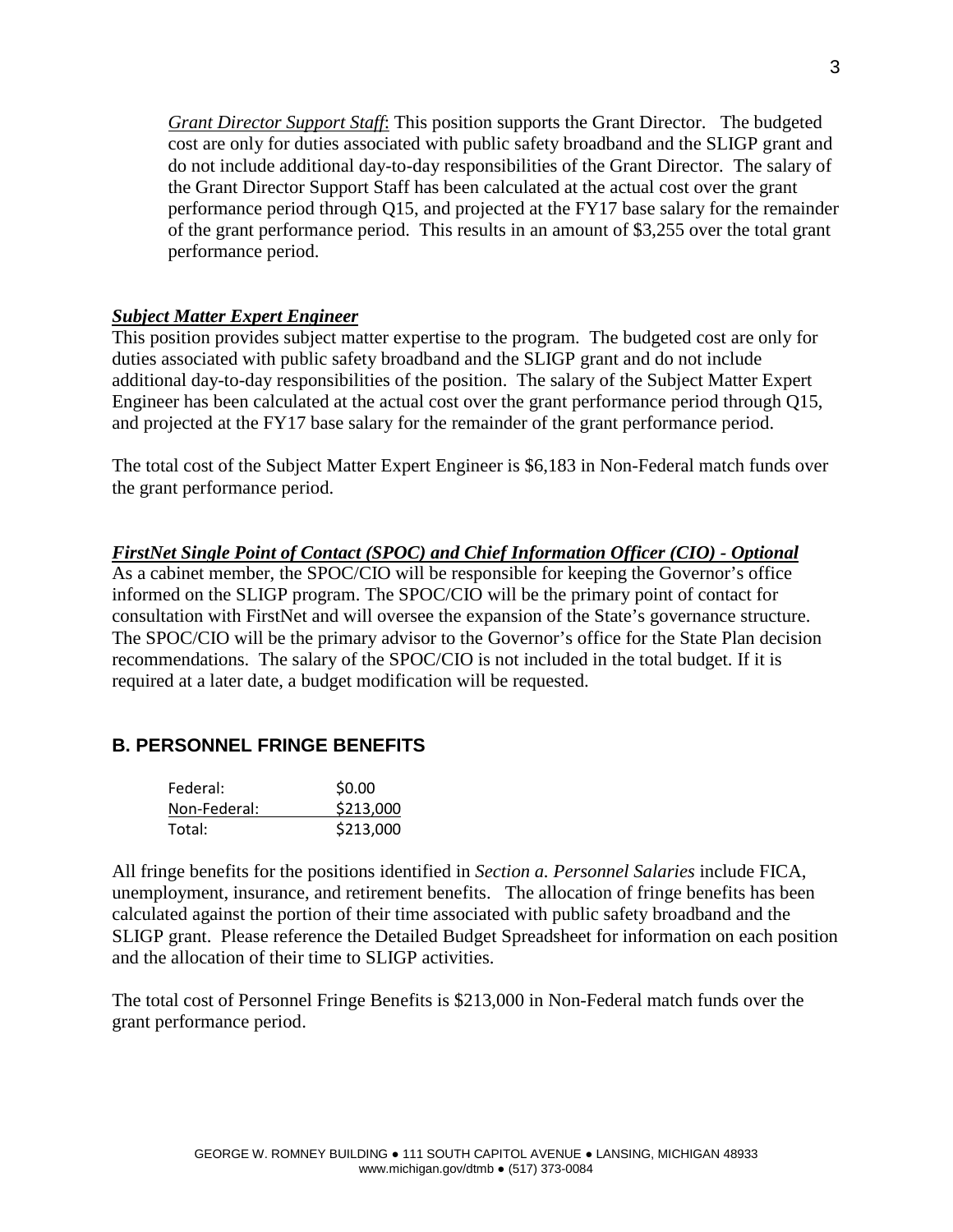## **C. TRAVEL**

| Federal:     | \$97,100  |
|--------------|-----------|
| Non-Federal: | \$2,966   |
| Total:       | \$100,066 |

The travel budget for the Michigan SLIGP budget is substantial for a variety of reasons. Michigan's geography is challenging with 83 large counties which requires the team to travel vast distances. Michigan has conducted an ambitious outreach effort including visits to over a dozen fraternal organizations, national conferences, travel in support of regional partner consultations, and travel to support consultations with FirstNet.

Q1 – Q15 Non-Federal Funded: 4 staff members traveled to the first SPOC meeting in St. Louis in June of 2013 for 3 days and 2 nights. The average cost for lodging (\$120 x 2 nights), airfare (\$398.50) and meals (\$36 x 3 days) was \$741.50 / person. Total cost of \$2966.00 was applied to Non-Federal match funds.

Q1 – Q15 Federal Funded: The MiPSB team has traveled to 12 various events with two people attending both intra-state and out of state travel. On average, the events were 5 days and 4 nights with a total trip cost of \$2243.58. The average cost for lodging (\$120 x 4 nights), airfare  $($461.79)$  and meals  $($36 \times 5 \text{ days})$  was  $$1121.79$  person. Total cost of \$53,875 was charged to Federal funds.

The following projections were used to derive budget estimates for the remainder of the grant performance period:

Total cost of \$97,100 in Federal funds over the total grant performance period. Total cost of \$2,966 in Non-Federal match funds over the total grant performance period.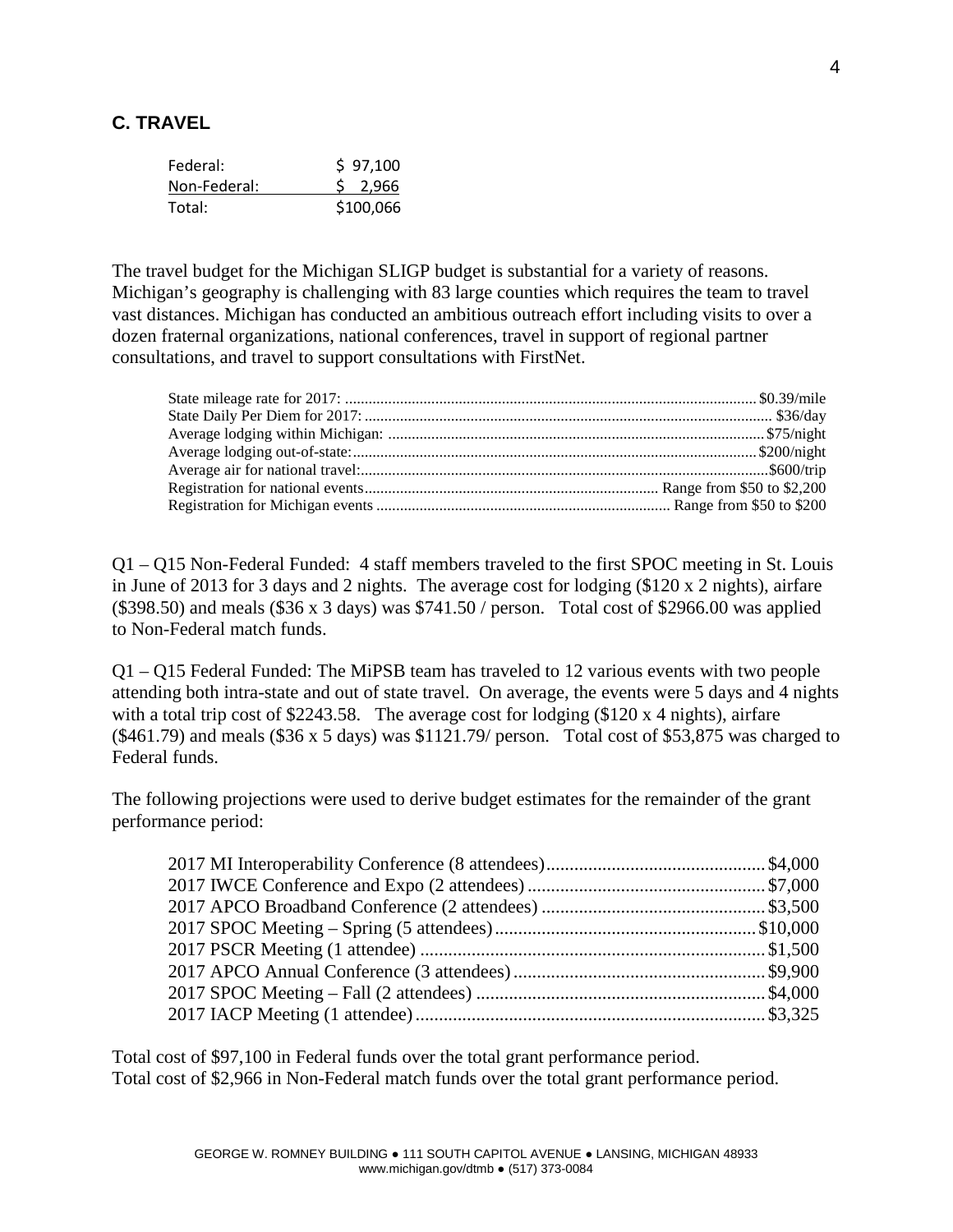### **D. EQUIPMENT**

| Federal:     | \$0 |
|--------------|-----|
| Non-Federal: | \$0 |
| Total:       | \$0 |

As a purely planning not an implementation program, this grant does not allow or require any equipment which meets the criteria for grant reimbursement.

### **E. SUPPLIES**

| Federal:     | \$13,950 |
|--------------|----------|
| Non-Federal: | \$3,900  |
| Total:       | \$17,850 |

**Portable Projectors (3)** – Three (3) portable projectors were purchased to support meetings and outreach activities in support of the grant-related activities – two (2)  $\omega$  \$841 and one (1)  $\omega$ \$541.

Total cost of \$2,223 in Federal funds over the grant performance period.

**LTE Devices / Cell Phones (1)** –A quantity of one (1) device has been budgeted to fulfill this objective.

Total cost of \$150 in Federal funds over the grant performance period.

**Office Supplies** – This includes paper, folders, pens, and other general office supplies which will be used by the MiPSB Program Director and support staff for grant-related activities, estimated at \$70 per month.

Total cost of \$129 in Federal funds over the grant performance period. Total cost of \$3,900 in Non-Federal funds over the grant performance period.

**Tablets (5)** – The State purchased three (3) LTE-capable tablets for the MiPSB Program Director and outreach staff for use while on travel and for conducting grant-related work. The DTMB IT equipment refresh policy requires these to be refreshed on a three-year cycle. Two (2) tablets have been replaced once during the project, totaling five (5) LTE-capable tablets during the project.

Total cost of \$9,102 in Federal funds over the grant performance period.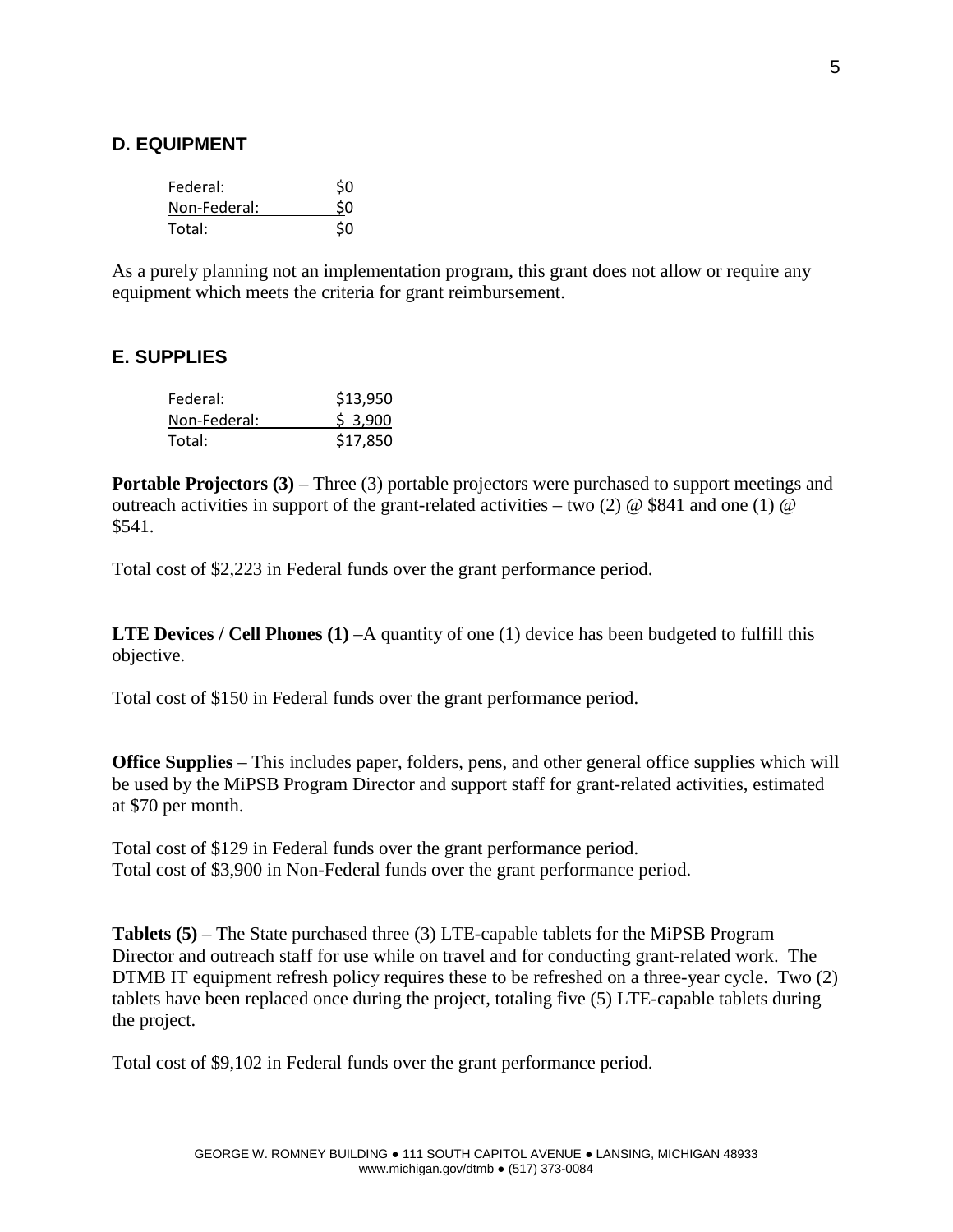**Laptops (1)** – The State purchased one (1) new laptop for the MiPSB project staff for use while conducting grant-related work.

Total cost of \$2,346 in Federal funds over the grant performance period.

# **F. CONTRACTUAL**

| Federal:     | \$2,884,756 |
|--------------|-------------|
| Non-Federal: | \$183,880   |
| Total:       | \$3,068,636 |

# **DTMB Consulting Services**

The Michigan State Police has established an interdepartmental agreement with the Michigan Department of Technology, Management & Budget (DTMB) to lead and administrator Michigan's SLIGP Grant Program. DTMB has the technical resources and experience in State / Local shared services projects to ensure a cross functional approach for education and outreach, data collection, governance, and state planning required by the grant. Additionally, DTMB has the ability to work with the Procurement Office to secure additional Subject Matter Expert Consulting Services needed to supplement the DTMB resources.

DTMB bills hourly for interdepartmental work on a time and materials basis. Each role has an associated number of hours / quarter that they are estimated to work on the SLIGP interdepartmental agreement.

*Note: This cost was moved from Personnel and Fringe Benefits to Contractual costs in June 2015 based on direction from the NTIA.* 

This contract has been established for \$1,708,755. The total cost of this contract is \$1,324,977 in Federal funds over the grant performance period.

### *MiPSB Program Director (PD) and Alternate Single Point of Contact (ASPOC)*

The State believes this function is crucial to the success of this complex program endeavor. The MiPSB PD will provide oversight for the SLIGP grant, ensuring that all activities are completed on time and within budget. The MiPSB PD is responsible for program management and coordinating all aspects of the SLIGP project including the MiPSB support staff and contractors. The MiPSB PD will be responsible for managing deliverables, monitoring budget activities and ensuring grant activities are complete and delivered according to schedule. The MiPSB PD is responsible for preparing and submitting the quarterly grant reports to NTIA.

As the ASPOC, the MiPSB PD is responsible for working with the SWIC in keeping the SPOC and SDD informed and directing program development and strategies. The ASPOC will represent the MiPSB Program at SPOC meetings, conferences, and at outreach and education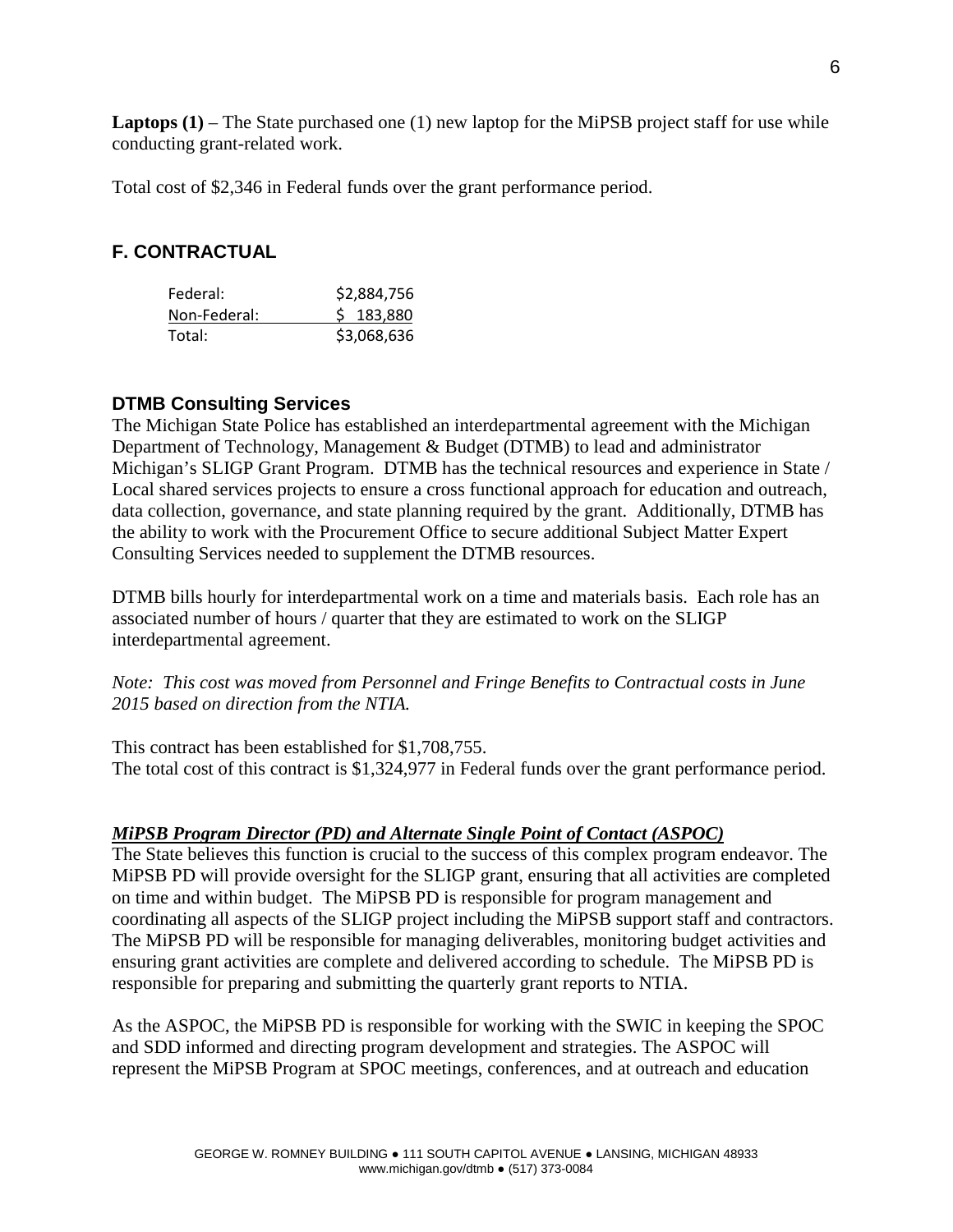events for Michigan's Public Safety stakeholder groups. The ASPOC will be one of the primary point of contacts for consultation with FirstNet.

The salary of the MiPSB PD/ASPOC has been calculated at the actual cost over the grant performance period through Q15, and projected at the FY17 base salary for the remainder of the grant performance period.

The total cost of the MiPSB PD/ASPOC is \$569,624 in Federal funds over the grant performance period.

### *Outreach Support Staff (3)*

The day to day project support activities will be assigned to three outreach support staffers. This team will perform a variety of program functions, including organizing and attending outreach meetings, SCIP updates sessions, direction of rural coverage prioritization and management of contractors performing asset data gathering. These staffers will be dedicated to SLIGP grant activities based on their availability to MiPSB. The budgeted cost are only for duties associated with public safety broadband and the SLIGP grant and do not include additional day-to-day responsibilities.

The salary of the Outreach Support Staff has been calculated at the actual cost over the grant performance period through Q15, and projected at the FY17 base salary for the remainder of the grant performance period.

The total cost of the Outreach Support Staff is \$655,360 in Federal funds over the grant performance period.

# *Budget and Procurement Analyst*

This person will provide advisory oversight for all purchasing and contracts process for the SLIGP Program. They will be responsible for managing contracts and purchase orders, tracking and approving invoices, tracking all expenditures related to SLIGP. The budgeted cost are only for duties associated with public safety broadband and the SLIGP grant and do not include additional day-to-day responsibilities of the Budget and Procurement Analyst.

The salary of the Budget and Procurement Analyst has been calculated at the actual cost over the grant performance period through Q15, and projected at the FY17 base salary for the remainder of the grant performance period.

The total cost of the Budget and Procurement Analyst is \$27,554 in Federal funds over the grant performance period.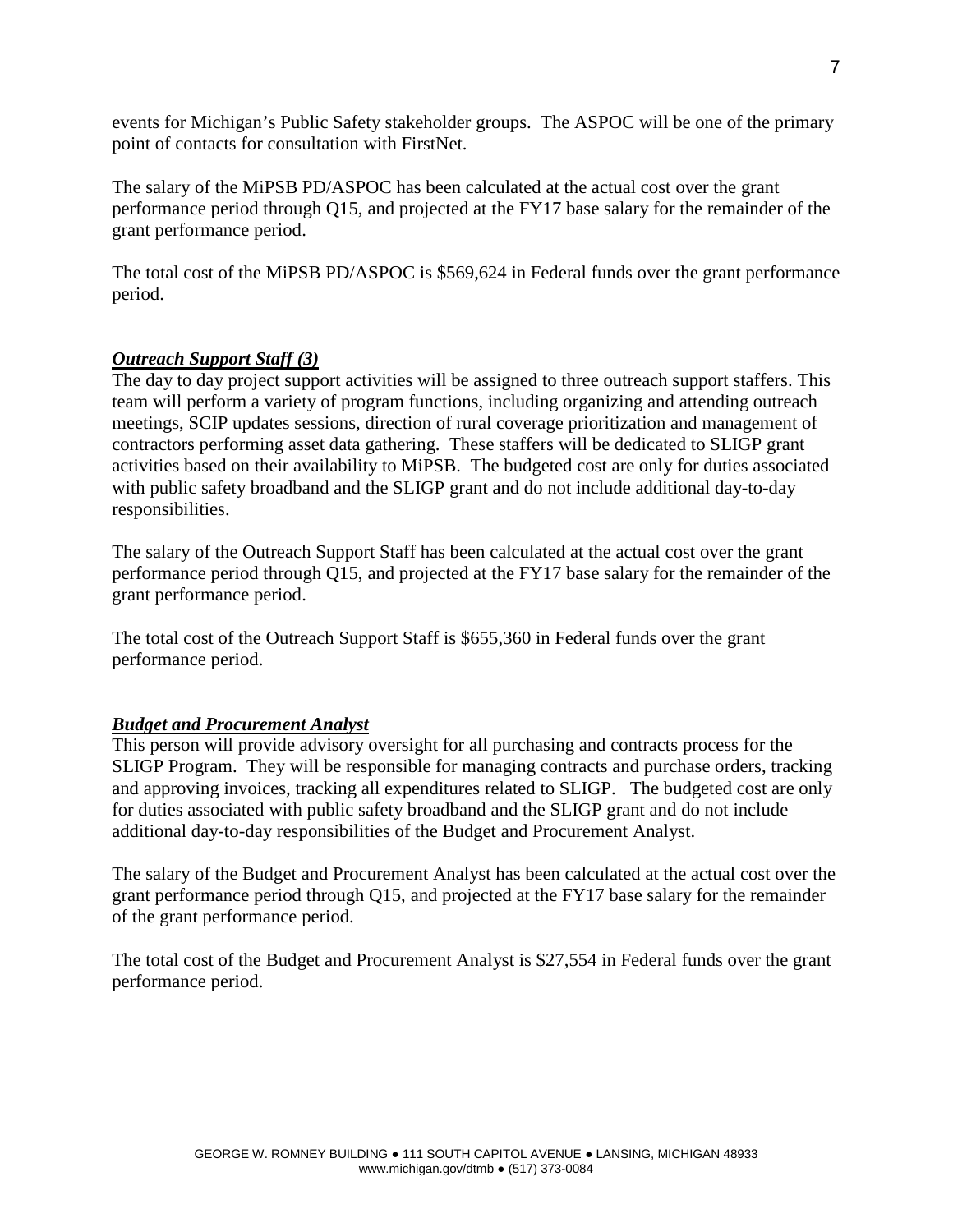### *Technical Subject Matter Experts (SME)*

This function will be performed by various resources with specific specialty in their support areas. The technical advisory team of the project will be led by the SWIC. The SWIC will be supported by SMEs with varying expertise in Public Safety Communications, Land Mobile Radio Systems, LTE Broadband and supporting applications/services. This team will perform a variety of program functions, including participation in the Technical Advisory and User Advisory Teams, data collection activities, review and providing input for FirstNet public comment activities, State Consultation, and reviewing of the State Plan. These staffers will be dedicated to SLIGP grant activities based on their availability to MiPSB. The budgeted cost are only for duties associated with public safety broadband and the SLIGP grant and do not include additional day-to-day responsibilities.

The salary of the Technical Subject Matter Experts has been calculated at the actual cost over the grant performance period through Q15, and projected at the FY17 base salary for the remainder of the grant performance period.

The total cost of the Technical Subject Matter Experts is \$35,755 in Federal funds over the grant performance period.

#### *Data Collection Support (GIS Analyst)*

This function will be performed by various resources to support the data collection efforts as it relates to GIS data creation and spatial analysis. They will be responsible for converting data collected through various methods to a GIS format. This highly specialized resource will apply priority factors to the data collection elements to build Michigan's coverage objective and capacity maps identifying the phased build out approach. Additionally, the GIS Analyst will participate in the Technical Advisory and User Advisory Teams, all data collection activities, State Consultation, and reviewing of the State Plan.

These staffers will be dedicated to SLIGP grant activities based on their availability to MiPSB. The budgeted cost are only for duties associated with public safety broadband and the SLIGP grant and do not include additional day-to-day responsibilities.

The salary of the GIS Analyst has been calculated at the actual cost over the grant performance period through Q15, and projected at the FY17 base salary for the remainder of the grant performance period.

The total cost of the GIS Analyst is \$36,684 in Federal funds over the grant performance period.

# **External Contracted Services**

#### *Consulting Services – BearCom LLC*

The State of Michigan has procured consultative services with BearCom, LLC. to provide consultant staff to support the MiPSB program team. The consultants will provide support in Outreach and Education, Data Collection, State Consultation, and Governance Modeling. The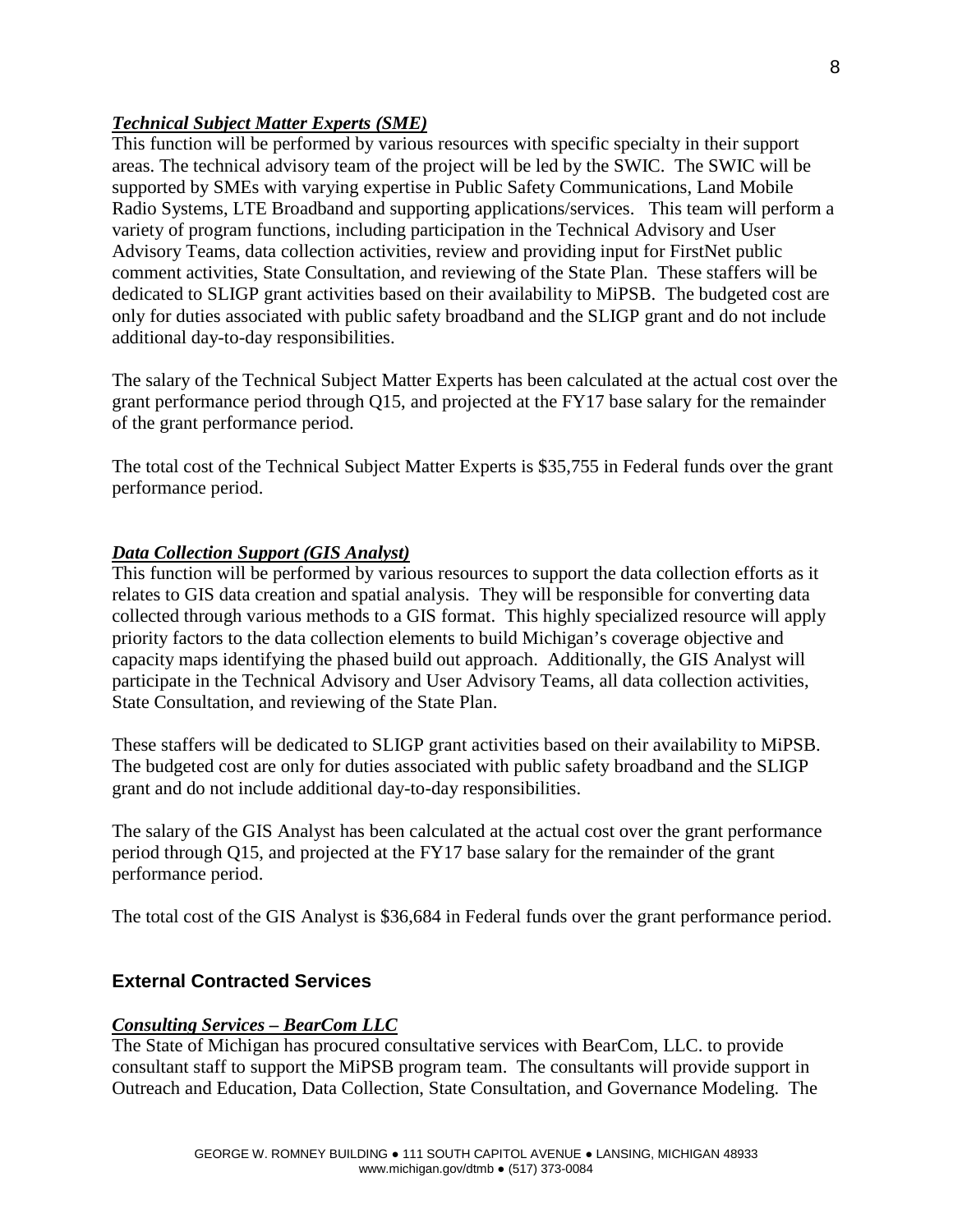Subject Matter Experts (SME) skills will complement the MiPSB SMEs to ensure the information garnered during data gathering efforts is documented appropriately in order to provide it to FirstNet. This is a critical component while the State Consultation process occurs to effectively convey information between the State of Michigan and FirstNet, which is believed to result in the best State Plan proposal.

The total cost of this contract is \$1,304,404 in Federal funds over the grant performance period. The total cost of this contract is \$175,000 in Non-Federal match funds over the grant performance period.

Staff augmentation roles within this service include:

*Senior PS LTE Advisors* – Support all areas of strategic planning, informational, governance and FirstNet consultations as directed by Michigan PSBB program leadership team. Primary emphasis will be on directing governance development, outreach and education strategies and executive staff SLIGP support augmentation.

*Governance Development Managers* – Contactors in this category will support regional governance development through coordination, outreach and organizational development activities. These functions will likely be on-the-ground and assigned to support local, county and tribal entities directly for their development needs. Specific functions will include meeting planning facilitation, committee work product support, in-person visits, overview presentations, meeting facilitation, follow up, communications and highlighting relevant FirstNet activities.

*PS LTE General Program Support* – This category captures support of day-to-day program activities and also includes delivery of overview information, facilitating meetings, meeting preparation, grant support, reporting and overall coordination activities.

*Outreach & Education Production* – The State will contract with marketing material development talent to provide a wide range of services, including website content development, branding, copy editing production, social media and eLearning/online training programs. The project will include the establishment and development of a website for the purpose of public awareness and education on the PSBN. The site would also be used by team, work group, and committee members for reviews and status updates.

*LTE Coverage & Planning* – Subject Matter Experts (SMEs) will also be needed to provide support coverage planning, rural coverage prioritization, and development of coverage prioritization Methods.

*Data Collection & Coordination* – Additional contractual support will also be needed to perform data collection, coordination and database management of the information gathered. These contractors will also support data collection activities required by the grant for the gathering of user needs and requirements in order to fully understand what will be needed in order to make the PSBN successful.

*State Plan Review Support –* In order to communicate FirstNet's State Plan for the buildout of the NPSBN and solicit feedback from all of Michigan's public safety agencies, the State will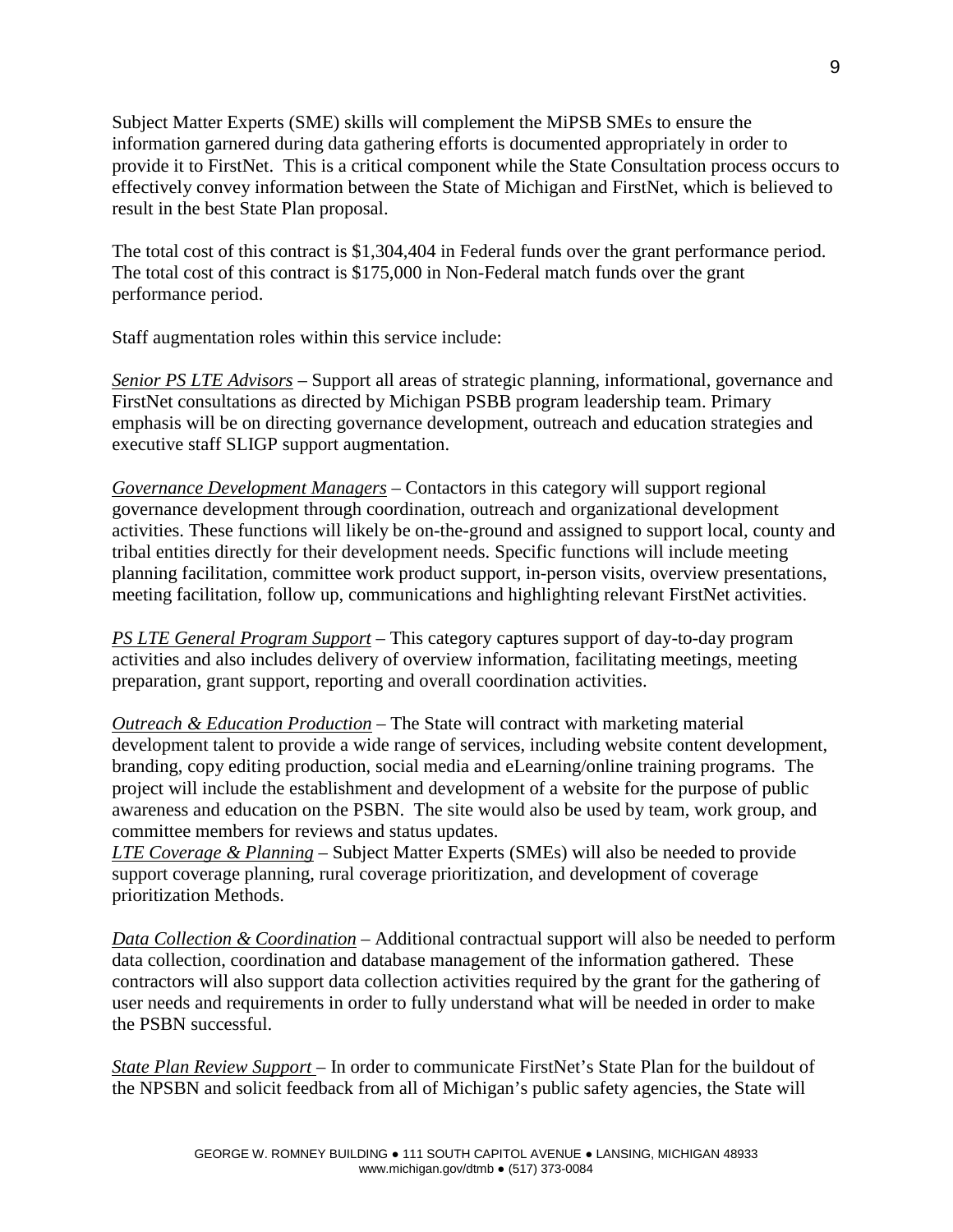contract to develop a custom portal containing coverage maps at the county level, subscriber plans, and other pertinent information presented alongside Michigan's identified priorities (no security or proprietary information will be presented). Comments from the Michigan custom portal reviewers will be aggregated with the comments from the FirstNet Governor's portal reviewers to develop Michigan's response to FirstNet.

#### *Consulting Services – AIC and Cynergize*

The State of Michigan has completed two additional contracts that provided initial program support was used to help establish the MiPSB program team and foundational elements. These contracts provided staff augmentation to the MiPSB PD and SWIC to create an initial staffing planning, outreach and education plan and budget tracking process. This provided a solid start to the Michigan SLIGP activities.

The total cost of these contracts are \$241,875 in Federal funds over the grant performance period.

The total cost of these contracts are \$8,880 in Non-Federal match funds over the grant performance period.

#### *Contracted Services – MSU*

This cost line captures the expense associated with the facility rental of the Michigan State University Kellogg Hotel and Conference Center to host the State's Initial Consultation Meeting.

The total cost of this contract is \$2,500 in Federal funds over the grant performance period.

# **G. CONSTRUCTION**

| Federal:     | \$0 |
|--------------|-----|
| Non-Federal: | \$0 |
| Total:       | \$0 |

We do not plan to have any construction costs for this grant program.

### **H. OTHER**

| Federal:     | \$62,211  |
|--------------|-----------|
| Non-Federal: | \$70,004  |
| Total:       | \$132,215 |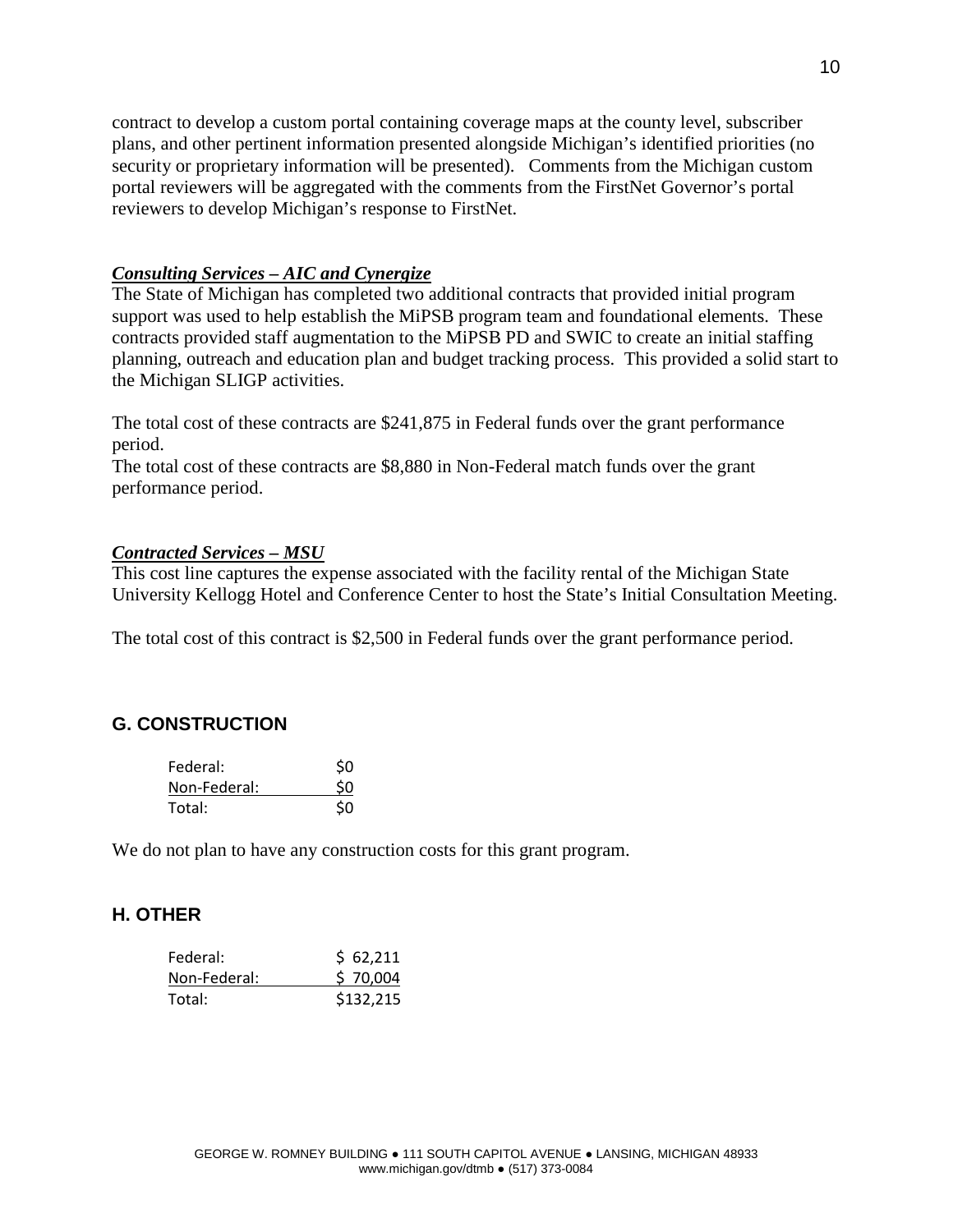**Monthly Charges for 4G LTE Devices** – Monthly charges for 4G LTE devices are calculated at a base amount of \$53.90 per month/per account, which includes 3G voice services for unlimited nationwide voice and LTE data services. These are being provided for three (3) SLIGP program leaders totaling \$161.69 per month for a total of \$7,542.

Total cost of \$6,747 in Federal funds over the grant performance period. Total cost of \$795 in Non-Federal match funds over the grant performance period.

**Conference Call / Webinar Hosting Service** – A cornerstone strategy is to utilize online webinar services to support both outreach and education events as well as governance meetings. This conference line/webinar service is solely dedicated to grant-related activities and is projected at an average monthly cost of \$183, for a total of \$4,541.

Total cost of \$4,541 in Federal funds over the grant performance period.

**Annual IT Support** –State of Michigan employees are assessed an annual IT support charge of \$4,925.06. This includes rated services for desk phones lines, local and long distance charges, voice mail, desktop support, managed LAN, VPN, software and application licenses, and training. The cost charged to the SLIPG grant for Annual IT Support is prorated using the percentage of salary and/or number of hours for each of the personnel dedicated to the SLIGP grant.

Total cost of \$42,905 in Federal funds over the grant performance period.

**Outreach Video** – Using internal state resources, the State is producing an educational video on the benefits FirstNet will bring to multiple public safety disciplines.

Total cost of \$10,000 in Federal funds over the grant performance period.

**Conference and Outreach Expenses** – This cost category captures anticipated expenses arising from conference sessions dedicated to Michigan's public safety broadband program but not held in government or state facilities. These events include FirstNet and the State of Michigan Initial Consultation Meeting, co-hosts for the Michigan's Interoperability Communications Conference, MiPSB Regional Workshops, and MiPSB Workgroup meeting expenses.

Estimated costs for these events over the grant performance period: